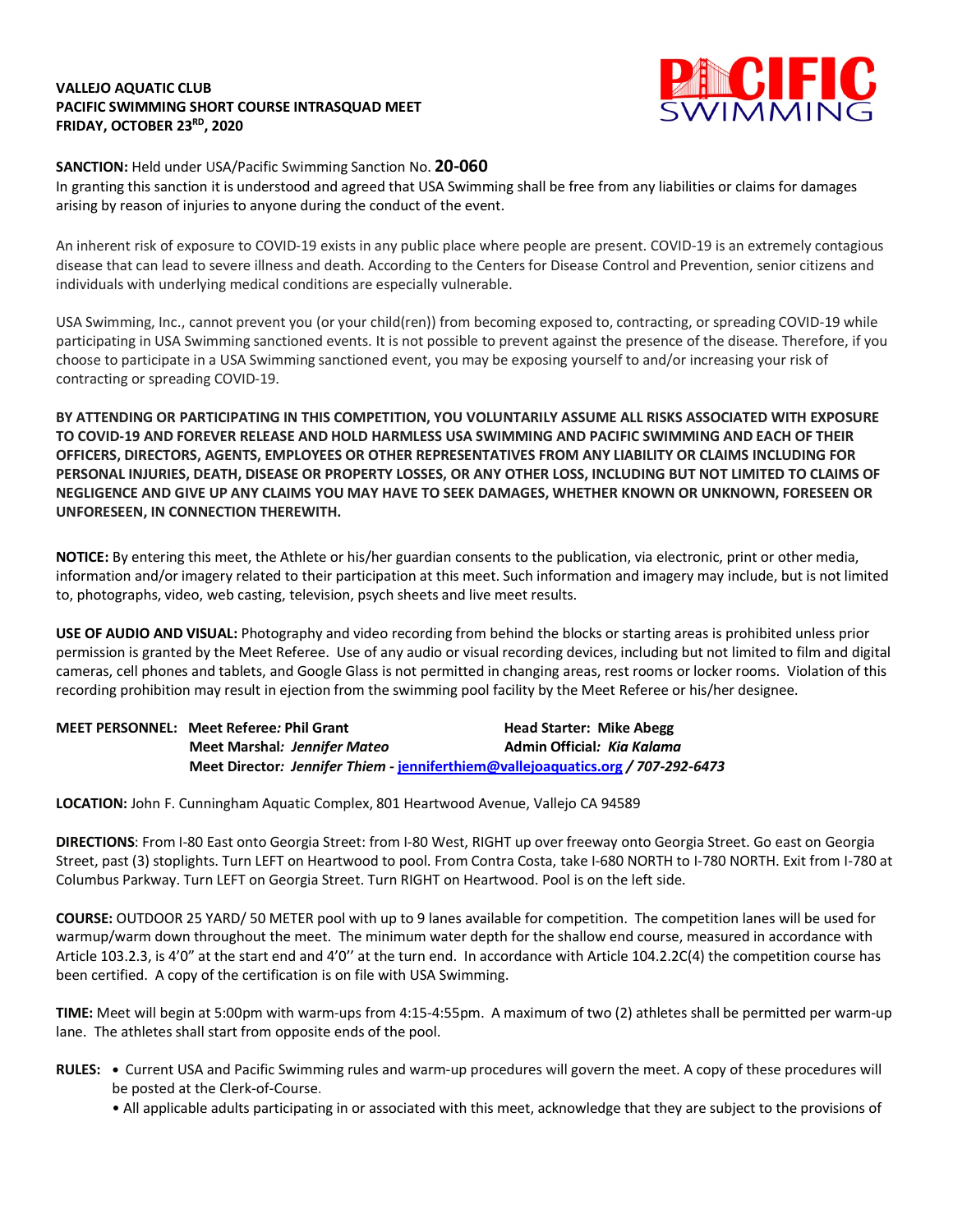the USA Swimming Minor Athlete Abuse Prevention Policy ("MAAPP"), and that they understand that compliance with the MAAPP policy is a condition of participation in the conduct of this competition.

- **•** All events are timed finals.
- **•** All events will swim fast to slow.
- **•** Athletes may compete in 3 events per day.

**•** Entries will be accepted until the number of splashes exceeds the estimated timeline, per the "Four-Hour Rule," based on the Athletes age and gender, or the number of entered athletes meets the maximum capacity allowed, per Health Regulations.

**•** If local conditions warrant it the Meet Referee, with the concurrence of the Meet Director, may require a mandatory scratch down. Immediate cash refunds will be made for any mandatory scratches.

- **•** All events will be swum as mixed gender.
- **•** At the discretion of the Meet Referee, events and heats may be combined.
- **• All Coaches and Officials must wear their USA Swimming membership cards in a visible manner.**

. All applicable Solano County, City of Vallejo and State of California Public Health requirements for protection against COVID-19 will apply. All persons in the facility must be masked (with the exception of athletes during warm up, warm down, and actual competition). The Meet Director and Meet Referee may remove any individual who does not comply.

**RACING STARTS:** Athletes must be certified by a USA Swimming member-coach as being proficient in performing a racing start or must start the race in the water. It is the responsibility of the Athlete or the Athlete's legal guardian to ensure compliance with this requirement.

**RESTRICTIONS: •** Smoking and the use of other tobacco products is prohibited on the pool deck, in the locker rooms, in spectator

- seating, on standing areas and in all areas used by Athletes, during the meet and during warm-up periods.
- Sale and use of alcoholic beverages is prohibited in all areas of the meet venue.
- No glass containers are allowed in the meet venue.
- No propane heater is permitted except for snack bar/meet operations.
- All shelters must be properly secured.
- Deck Changes are prohibited.

• Destructive devices, to include but not limited to, explosive devices and equipment, firearms (open or concealed), blades, knives, mace, stun guns and blunt objects are strictly prohibited in the swimming facility and its surrounding areas. If observed, the Meet Referee or his/her designee may ask that these devices be stored safely away from the public or removed from the facility. Noncompliance may result in the reporting to law enforcement authorities and ejection from the facility. Law enforcement officers (LEO) are exempt per applicable laws.

• Operation of a drone, or any other flying apparatus, is prohibited over the venue (pools, Athlete/Coach areas, Spectator areas and open ceiling locker rooms) any time Athletes, Coaches, Officials and/or Spectators are present.

**ELIGIBILITY: •** Athletes must be current members of USA Swimming and enter their name and registration number on the meet entry card as they are shown on their Registration Card. If this is not done, it may be difficult to match the Athlete with the registration and times database. The meet host will check all Athlete registrations against the SWIMS database and if not found to be registered, the Meet Director shall accept the registration at the meet (a \$10 surcharge will be added to the regular registration fee). Duplicate registrations will be refunded by mail.

**•** Meet is open only to qualified athletes registered with Vallejo Aquatics. Athletes who are unattached but participating with Vallejo Aquatics are eligible to compete.

- **•** Entries with **"NO TIME" will not be Accepted**
- **•** Disabled Athletes are welcome to attend this meet and should contact the Meet Director or Meet Referee regarding any special accommodations on entry times and seeding per Pacific Swimming policy.
- **•** Athletes 19 years of age and over may compete in the meet for time only, no awards. Such Athletes must have met standards for the 17-18 age group.
- **•** The Athlete's age will be the age of the Athlete on the first day of the meet.

**ENTRY FEES:** \$30 participation flat fee per Athlete. Entries will be rejected if payment is not sent at time of request, via Team Unify. No refunds will be made, except mandatory scratch downs.

**TEAM UNIFY ENTRIES:** Entries submitted via Team Unify must first be both committed and approved by October 14th, 2020. Entries that are not committed and approved in Team Unify are incomplete and shall not be accepted after a session closes. Athletes must commit online through http://vallejoaquatics.org to be registered.